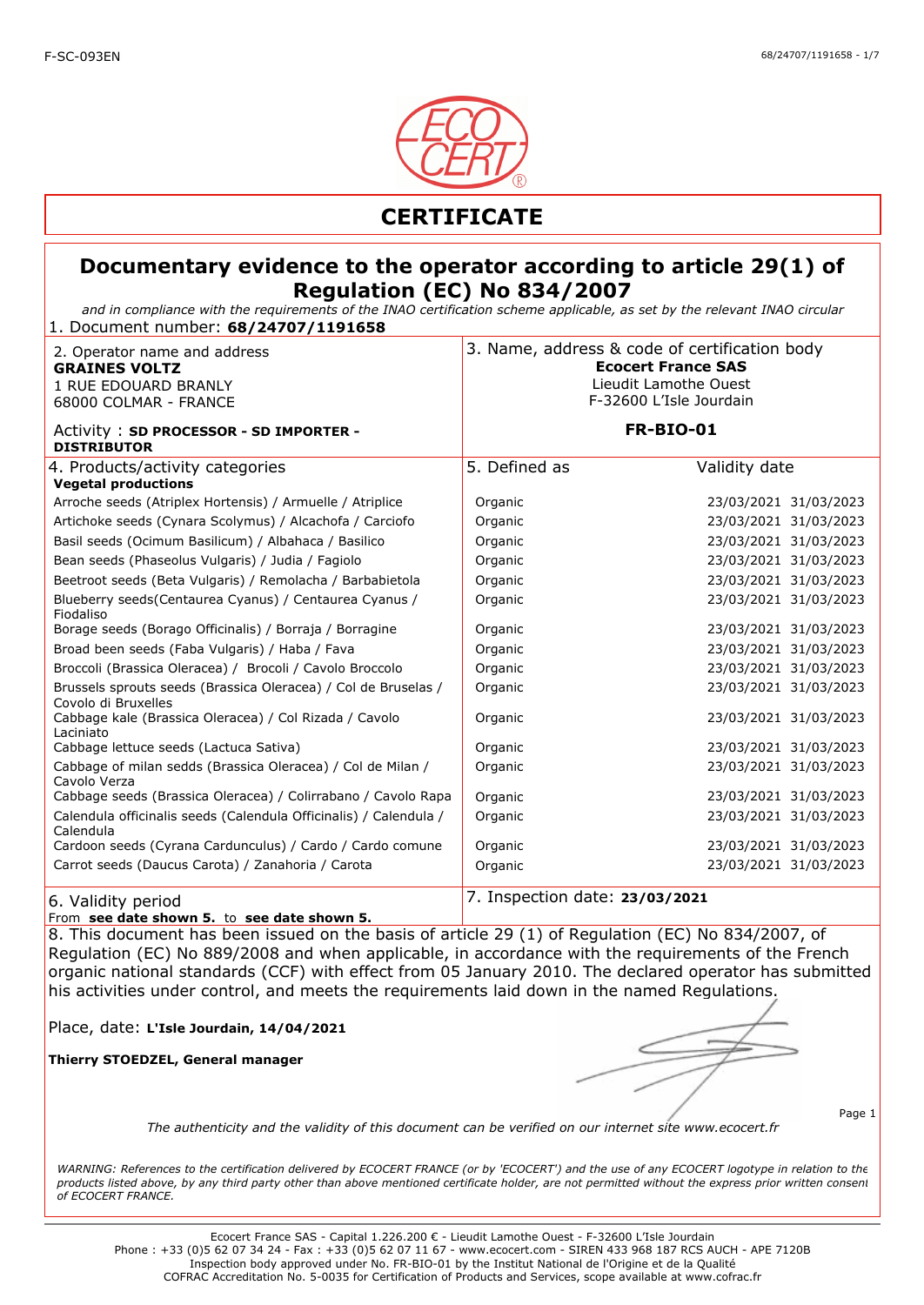

*and in compliance with the requirements of the INAO certification scheme applicable, as set by the relevant INAO circular* 1. Document number: **68/24707/1191658**

| 2. Operator name and address<br><b>GRAINES VOLTZ</b><br>1 RUE EDOUARD BRANLY<br>68000 COLMAR - FRANCE                                                                                                                   | 3. Name, address & code of certification body<br><b>Ecocert France SAS</b><br>Lieudit Lamothe Ouest<br>F-32600 L'Isle Jourdain |                                                                                          |
|-------------------------------------------------------------------------------------------------------------------------------------------------------------------------------------------------------------------------|--------------------------------------------------------------------------------------------------------------------------------|------------------------------------------------------------------------------------------|
| Activity: SD PROCESSOR - SD IMPORTER -<br><b>DISTRIBUTOR</b>                                                                                                                                                            | <b>FR-BIO-01</b>                                                                                                               |                                                                                          |
| 4. Products/activity categories<br>Cauliflower seeds (Brassica Oleracea) / Coliflor / Cavolfiore<br>Celery seeds (Apium Graveolens) / Apio de pencas / Sedano<br>Chamomile seeds (Matricaria Chamomilla) / Manzanilla / | 5. Defined as<br>Organic<br>Organic<br>Organic                                                                                 | Validity date<br>23/03/2021 31/03/2023<br>23/03/2021 31/03/2023<br>23/03/2021 31/03/2023 |
| Camomilla<br>Chervil seeds (Anthriscus Cerefolium) / Perifollo / Cerfoglio<br>Chick pea seeds (Pisum Sativum) / Guisante Mata Baja / Pisello                                                                            | Organic<br>Organic                                                                                                             | 23/03/2021 31/03/2023<br>23/03/2021 31/03/2023                                           |
| Chicory seeds (Cichorium Endivia) / Escarola / Endivia<br>Chicory witloof seeds (Cichorium Intybus) / Endivia / Indivia<br>Belga                                                                                        | Organic<br>Organic                                                                                                             | 23/03/2021 31/03/2023<br>23/03/2021 31/03/2023                                           |
| Chinese cabbage pak choi seeds (Brassica Rapa Var Chinensis) /<br>Pak Choi / Pak Choi<br>Chinese chive seeds (Allium Tuberosum) / Cebollino / Erba<br>Cipollina Cinese O Aglio Cinese                                   | Organic<br>Organic                                                                                                             | 23/03/2021 31/03/2023<br>23/03/2021 31/03/2023                                           |
| Chive seeds (Allium Schoenoprasum) / Cebollino / Erba<br>Cipollina<br>Chrysanthemum seeds (Glebionis Coronaria) / Glebionis                                                                                             | Organic<br>Organic                                                                                                             | 23/03/2021 31/03/2023<br>23/03/2021 31/03/2023                                           |
| Coronaria / Crisantemo Giallo O Fior D'Oro<br>Comfrey seeds (Symphytum Officinalis) / Consuelda / Consolida<br>Maggiore                                                                                                 | Organic                                                                                                                        | 23/03/2021 31/03/2023                                                                    |
| Coriander seeds (Coriandrum Sativum) / Cilantro / Coriandolo<br>Corn salat seeds (Valeriana Locusta) / Canonigo / Valeriane                                                                                             | Organic<br>Organic                                                                                                             | 23/03/2021 31/03/2023<br>23/03/2021 31/03/2023                                           |
| Corn seeds (Zea Mays) / Maiz / Mais Dolce                                                                                                                                                                               | Organic                                                                                                                        | 23/03/2021 31/03/2023                                                                    |
| Cucumber seeds (Cucumis Sativus) / Pepino / Cetriolo                                                                                                                                                                    | Organic                                                                                                                        | 23/03/2021 31/03/2023                                                                    |
| 6. Validity period                                                                                                                                                                                                      | 7. Inspection date: 23/03/2021                                                                                                 |                                                                                          |

From **see date shown 5.** to **see date shown 5.** 

8. This document has been issued on the basis of article 29 (1) of Regulation (EC) No 834/2007, of Regulation (EC) No 889/2008 and when applicable, in accordance with the requirements of the French organic national standards (CCF) with effect from 05 January 2010. The declared operator has submitted his activities under control, and meets the requirements laid down in the named Regulations.

Place, date: **L'Isle Jourdain, 14/04/2021**

**Thierry STOEDZEL, General manager**

Page 2

*The authenticity and the validity of this document can be verified on our internet site www.ecocert.fr*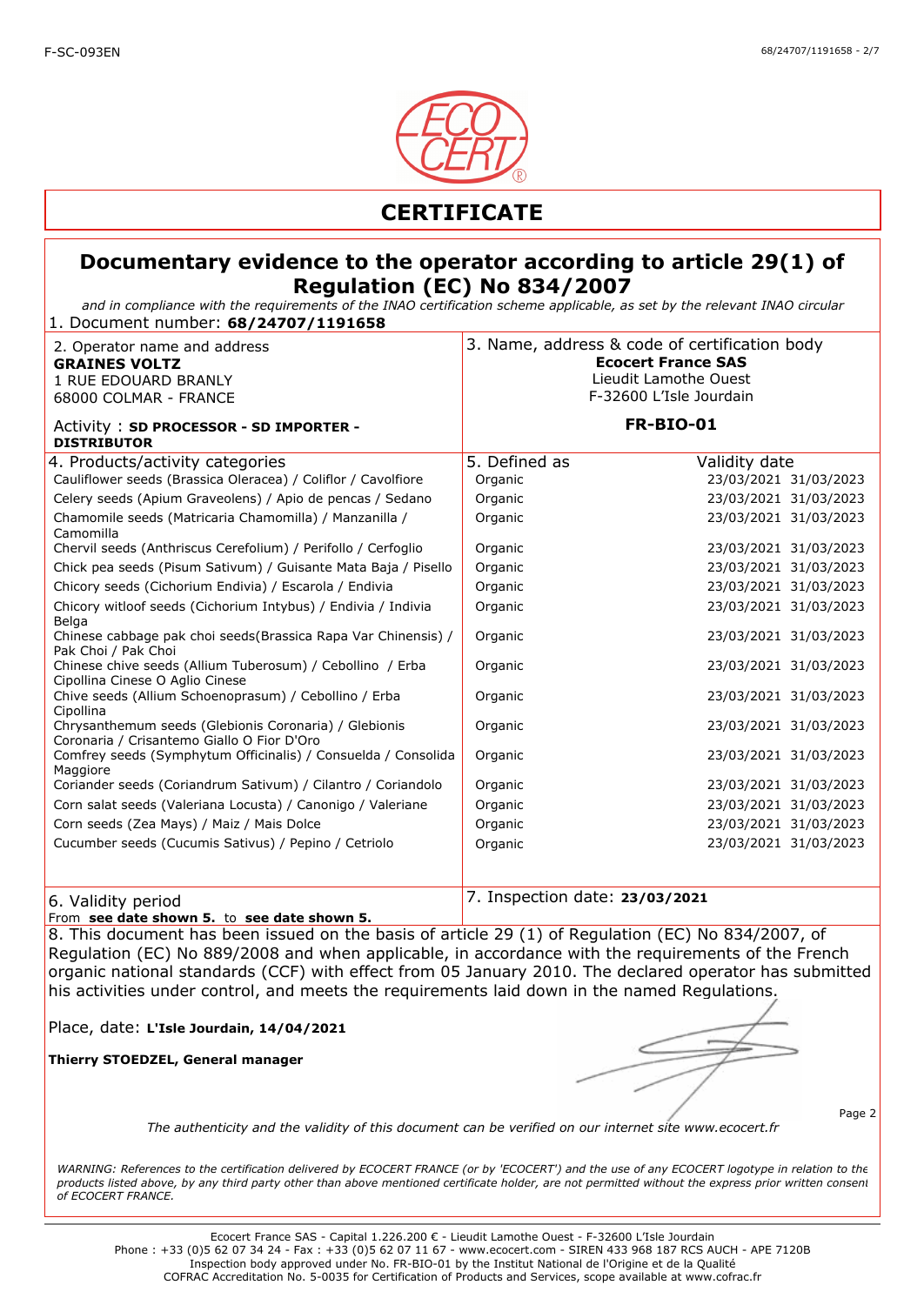

*and in compliance with the requirements of the INAO certification scheme applicable, as set by the relevant INAO circular* 1. Document number: **68/24707/1191658**

| 2. Operator name and address<br><b>GRAINES VOLTZ</b><br>1 RUE EDOUARD BRANLY<br>68000 COLMAR - FRANCE | 3. Name, address & code of certification body<br><b>Ecocert France SAS</b><br>Lieudit Lamothe Ouest<br>F-32600 L'Isle Jourdain |                       |
|-------------------------------------------------------------------------------------------------------|--------------------------------------------------------------------------------------------------------------------------------|-----------------------|
| Activity: SD PROCESSOR - SD IMPORTER -<br><b>DISTRIBUTOR</b>                                          | <b>FR-BIO-01</b>                                                                                                               |                       |
| 4. Products/activity categories                                                                       | 5. Defined as                                                                                                                  | Validity date         |
| Cucumis seeds (Cucumis metuliferus) / Pepino Cucumis /<br>Kiwano                                      | Organic                                                                                                                        | 23/03/2021 31/03/2023 |
| Dill seeds (Anethum Graveolens) / Eneldo / Aneto                                                      | Organic                                                                                                                        | 23/03/2021 31/03/2023 |
| Echalion onion seeds (Allium Cepa) / Cebolla / Cipolla                                                | Organic                                                                                                                        | 23/03/2021 31/03/2023 |
| Eggplant<br>seeds (Solanum Melongena) / Berenjena / Melanzana                                         | Organic                                                                                                                        | 23/03/2021 31/03/2023 |
| Fenel seeds (Foeniculum Vulgare) / Hinojo / Finocchio                                                 | Organic                                                                                                                        | 23/03/2021 31/03/2023 |
| Flower seeds mix / miscela di sementi di fiori / mezcla de<br>semillas de flores                      | Organic                                                                                                                        | 23/03/2021 31/03/2023 |
| hot pepper (Capsicum annum) / peperoncino / pimiento picante                                          | Organic                                                                                                                        | 23/03/2021 31/03/2023 |
| lavender (Lavandula officinalis) / lavenda / lavanda                                                  | Organic                                                                                                                        | 23/03/2021 31/03/2023 |
| Leek seeds (Allium Porrum) / Puerro / Porro                                                           | Organic                                                                                                                        | 23/03/2021 31/03/2023 |
| Lemon Balm officinalis seeds (Melissa Officinalis) / Melisa (Hoja<br>de limon) / Melissa              | Organic                                                                                                                        | 23/03/2021 31/03/2023 |
| Lepidum sativum, nasturtium officinale, barbarea verna seeds /<br>Berro / Crescione                   | Organic                                                                                                                        | 23/03/2021 31/03/2023 |
| liquorice (Glycyrrhiza glabra) / liquirizia / regaliz                                                 | Organic                                                                                                                        | 23/03/2021 31/03/2023 |
| Lovage seeds (Levisticum Officinalis) / Apio de montaña /<br>Levistico                                | Organic                                                                                                                        | 23/03/2021 31/03/2023 |
| mallow (Malva Sylvestris) / Malvia / Malva                                                            | Organic                                                                                                                        | 23/03/2021 31/03/2023 |
| Marjoram seeds (Origanum Marjorana) / Mejorana /<br>Maggiorana                                        | Organic                                                                                                                        | 23/03/2021 31/03/2023 |
| Melon seeds (Cucumis Melo) / Melon / Melone                                                           | Organic                                                                                                                        | 23/03/2021 31/03/2023 |
| mizuna (Brassica rapa) / mizuna / mizuna                                                              | Organic                                                                                                                        | 23/03/2021 31/03/2023 |
| 6. Validity period                                                                                    | 7. Inspection date: 23/03/2021                                                                                                 |                       |

From **see date shown 5.** to **see date shown 5.** 

8. This document has been issued on the basis of article 29 (1) of Regulation (EC) No 834/2007, of Regulation (EC) No 889/2008 and when applicable, in accordance with the requirements of the French organic national standards (CCF) with effect from 05 January 2010. The declared operator has submitted his activities under control, and meets the requirements laid down in the named Regulations.

Place, date: **L'Isle Jourdain, 14/04/2021**

**Thierry STOEDZEL, General manager**

Page 3

*The authenticity and the validity of this document can be verified on our internet site www.ecocert.fr*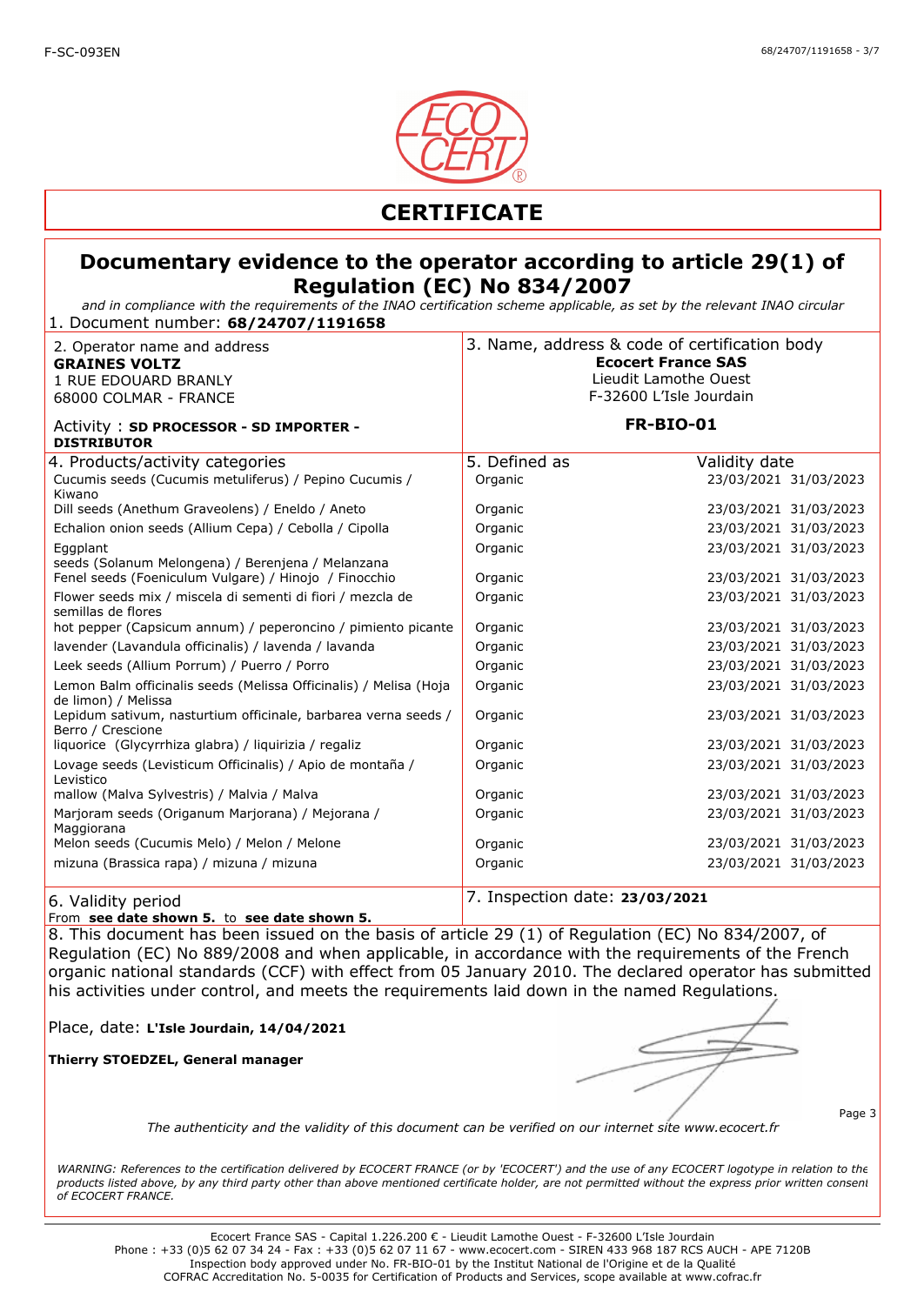

*and in compliance with the requirements of the INAO certification scheme applicable, as set by the relevant INAO circular* 1. Document number: **68/24707/1191658**

| 2. Operator name and address<br><b>GRAINES VOLTZ</b><br>1 RUE EDOUARD BRANLY<br>68000 COLMAR - FRANCE         | 3. Name, address & code of certification body<br><b>Ecocert France SAS</b><br>Lieudit Lamothe Ouest<br>F-32600 L'Isle Jourdain |                       |
|---------------------------------------------------------------------------------------------------------------|--------------------------------------------------------------------------------------------------------------------------------|-----------------------|
| Activity: SD PROCESSOR - SD IMPORTER -<br><b>DISTRIBUTOR</b>                                                  | <b>FR-BIO-01</b>                                                                                                               |                       |
| 4. Products/activity categories                                                                               | 5. Defined as                                                                                                                  | Validity date         |
| Mustard seeds (Brassica Juncea) / Mostaza / Senape                                                            | Organic                                                                                                                        | 23/03/2021 31/03/2023 |
| Nasturtium seeds (Tropaeolum Majus) / Capuchina / Nasturzio                                                   | Organic                                                                                                                        | 23/03/2021 31/03/2023 |
| Oregano seeds (Origanum Vulgare) / Oregano / Origano                                                          | Organic                                                                                                                        | 23/03/2021 31/03/2023 |
| Parsley seeds (Petroselinum Crispum) / Perejil / Prezzemolo                                                   | Organic                                                                                                                        | 23/03/2021 31/03/2023 |
| Parsnip seeds (Pastinaca Sativa) / Chirivia / Pastinace                                                       | Organic                                                                                                                        | 23/03/2021 31/03/2023 |
| Pepper seeds (Capsicum Annuum) / Pimiento Dulce / Peperone                                                    | Organic                                                                                                                        | 23/03/2021 31/03/2023 |
| Peppermint seeds (Mentha Spicata) / Menta / Menta                                                             | Organic                                                                                                                        | 23/03/2021 31/03/2023 |
| Phacelia seeds (Phacelia tanacetifolia) / Phacelia tanacetifolia /<br>Tanaceto                                | Organic                                                                                                                        | 23/03/2021 31/03/2023 |
| physalis (peru cockerel) (physalis peruviana) / physalis (galetto<br>del peru) / Physalis (Cucaracha peruana) | Organic                                                                                                                        | 23/03/2021 31/03/2023 |
| Pickling cucumber seeds (Cucumis Sativus) / Pepinillo /<br>Cetriolino                                         | Organic                                                                                                                        | 23/03/2021 31/03/2023 |
| purslane (multi-species) / portulaca / verdolaga                                                              | Organic                                                                                                                        | 23/03/2021 31/03/2023 |
| Radish seeds (Raphanus Sativus) / Rabano / Ravanello                                                          | Organic                                                                                                                        | 23/03/2021 31/03/2023 |
| Red cabbage (Brassica Oleracea) / Col Roja / Cavolo Cappuccio<br>Rosso                                        | Organic                                                                                                                        | 23/03/2021 31/03/2023 |
| rocket (multi-species) / rucola / rucula                                                                      | Organic                                                                                                                        | 23/03/2021 31/03/2023 |
| Rosemary seeds (Rosmarinus Officinalis) / Romero / Rosmarino                                                  | Organic                                                                                                                        | 23/03/2021 31/03/2023 |
| Rubarb seeds (Rheum Rhabarbatum) / Ruibarbo / Rabarbaro                                                       | Organic                                                                                                                        | 23/03/2021 31/03/2023 |
| sage (Salvia officinalis) / salvia / salvia                                                                   | Organic                                                                                                                        | 23/03/2021 31/03/2023 |
| Sainfoin seeds (Onobrychis Vicifolia) / Onobrychis Vicifolia /<br>Onobrychis Vicifolia                        | Organic                                                                                                                        | 23/03/2021 31/03/2023 |
| 6. Validity period                                                                                            | 7. Inspection date: 23/03/2021                                                                                                 |                       |

From **see date shown 5.** to **see date shown 5.** 

8. This document has been issued on the basis of article 29 (1) of Regulation (EC) No 834/2007, of Regulation (EC) No 889/2008 and when applicable, in accordance with the requirements of the French organic national standards (CCF) with effect from 05 January 2010. The declared operator has submitted his activities under control, and meets the requirements laid down in the named Regulations.

Place, date: **L'Isle Jourdain, 14/04/2021**

**Thierry STOEDZEL, General manager**

Page 4

*The authenticity and the validity of this document can be verified on our internet site www.ecocert.fr*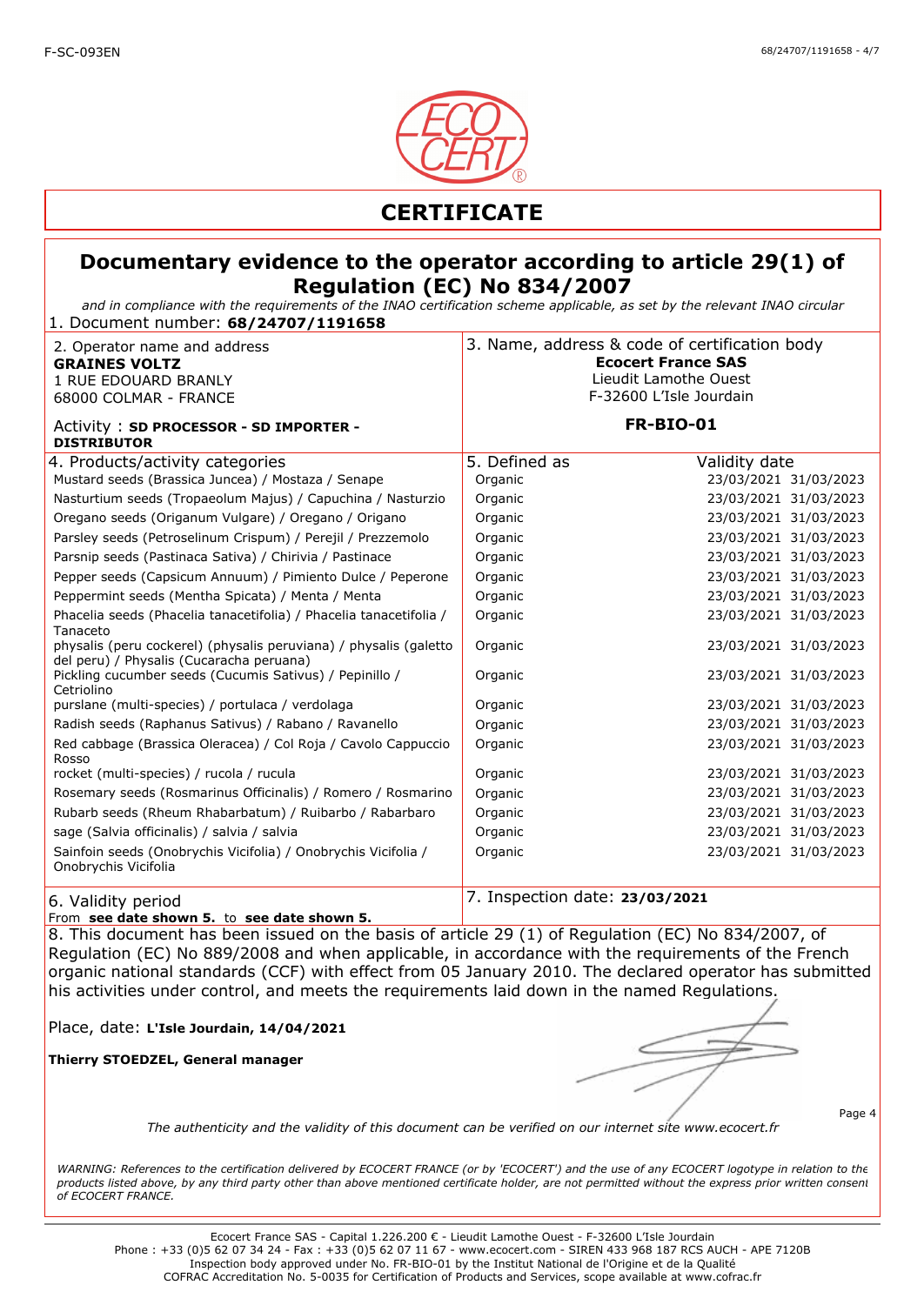

*and in compliance with the requirements of the INAO certification scheme applicable, as set by the relevant INAO circular* 1. Document number: **68/24707/1191658**

| 2. Operator name and address<br><b>GRAINES VOLTZ</b><br>1 RUE EDOUARD BRANLY<br>68000 COLMAR - FRANCE | 3. Name, address & code of certification body<br><b>Ecocert France SAS</b><br>Lieudit Lamothe Ouest<br>F-32600 L'Isle Jourdain |                       |
|-------------------------------------------------------------------------------------------------------|--------------------------------------------------------------------------------------------------------------------------------|-----------------------|
| Activity: SD PROCESSOR - SD IMPORTER -<br><b>DISTRIBUTOR</b>                                          | <b>FR-BIO-01</b>                                                                                                               |                       |
| 4. Products/activity categories                                                                       | 5. Defined as                                                                                                                  | Validity date         |
| Salsify seeds(Tragopogon Porrifolius) / Salsifi / Barba Di Becco                                      | Organic                                                                                                                        | 23/03/2021 31/03/2023 |
| Scorsonera seeds (Scorzonera Hispanica) / Escorzonera /<br>Scorzonera                                 | Organic                                                                                                                        | 23/03/2021 31/03/2023 |
| Semences de chou de Chine Pe Tsai (BRASSICA RAPA VAR<br>PEKINENSIS)                                   | Organic                                                                                                                        | 23/03/2021 31/03/2023 |
| Semences de cosmos (Cosmos Bipinnatus)                                                                | Organic                                                                                                                        | 23/03/2021 31/03/2023 |
| Shallot seeds (Allium Cepa) / Chalota / Scalogno                                                      | Organic                                                                                                                        | 23/03/2021 31/03/2023 |
| Sorrel seeds (Rumex Acetosa Var. Hortensis) / Alazan / Romice<br>Acetosa O Acetosa                    | Organic                                                                                                                        | 23/03/2021 31/03/2023 |
| Spinach seeds (Spinacia Oleracea) / Espinaca / Spinacio                                               | Organic                                                                                                                        | 23/03/2021 31/03/2023 |
| Spring onion seeds (Allium Fistulosum) / Cebolla / Cipollotto                                         | Organic                                                                                                                        | 23/03/2021 31/03/2023 |
| Squash custard marrow seeds (Cucurbita Pepo) / Calabaza<br>Scallop / Zucchina Patissone               | Organic                                                                                                                        | 23/03/2021 31/03/2023 |
| squash pumpkin (Cucurbita Lagenaria) / zucca / calabaza                                               | Organic                                                                                                                        | 23/03/2021 31/03/2023 |
| Squash Pumpkin seeds (Cucurbita Maxima) / Calabaza<br>Potimarron / Zucca                              | Organic                                                                                                                        | 23/03/2021 31/03/2023 |
| Squash Pumpkin seeds (Cucurbita Maxima) / Calabaza<br>Potinarron / Zucca                              | Organic                                                                                                                        | 23/03/2021 31/03/2023 |
| Squash seeds (Cucurbita Moschata) / Calabaza / Zucca                                                  | Organic                                                                                                                        | 23/03/2021 31/03/2023 |
| Squash seeds (Cucurbita Pepo) / Calabaza / Zucca                                                      | Organic                                                                                                                        | 23/03/2021 31/03/2023 |
| Stévia sweet herb seeds (Stevia Rebaudiana) / Stevia / Stevia                                         | Organic                                                                                                                        | 23/03/2021 31/03/2023 |
| Summer savory (Satureja Hortensis) / Ajedrea de jardin /<br>Santoreggia                               | Organic                                                                                                                        | 23/03/2021 31/03/2023 |
| Swiss chard seeds (Beta Vulgaris) / Acelga / Bieta Da Costa                                           | Organic                                                                                                                        | 23/03/2021 31/03/2023 |
| 6. Validity period                                                                                    | 7. Inspection date: 23/03/2021                                                                                                 |                       |

From **see date shown 5.** to **see date shown 5.** 

8. This document has been issued on the basis of article 29 (1) of Regulation (EC) No 834/2007, of Regulation (EC) No 889/2008 and when applicable, in accordance with the requirements of the French organic national standards (CCF) with effect from 05 January 2010. The declared operator has submitted his activities under control, and meets the requirements laid down in the named Regulations.

Place, date: **L'Isle Jourdain, 14/04/2021**

**Thierry STOEDZEL, General manager**

Page 5

*The authenticity and the validity of this document can be verified on our internet site www.ecocert.fr*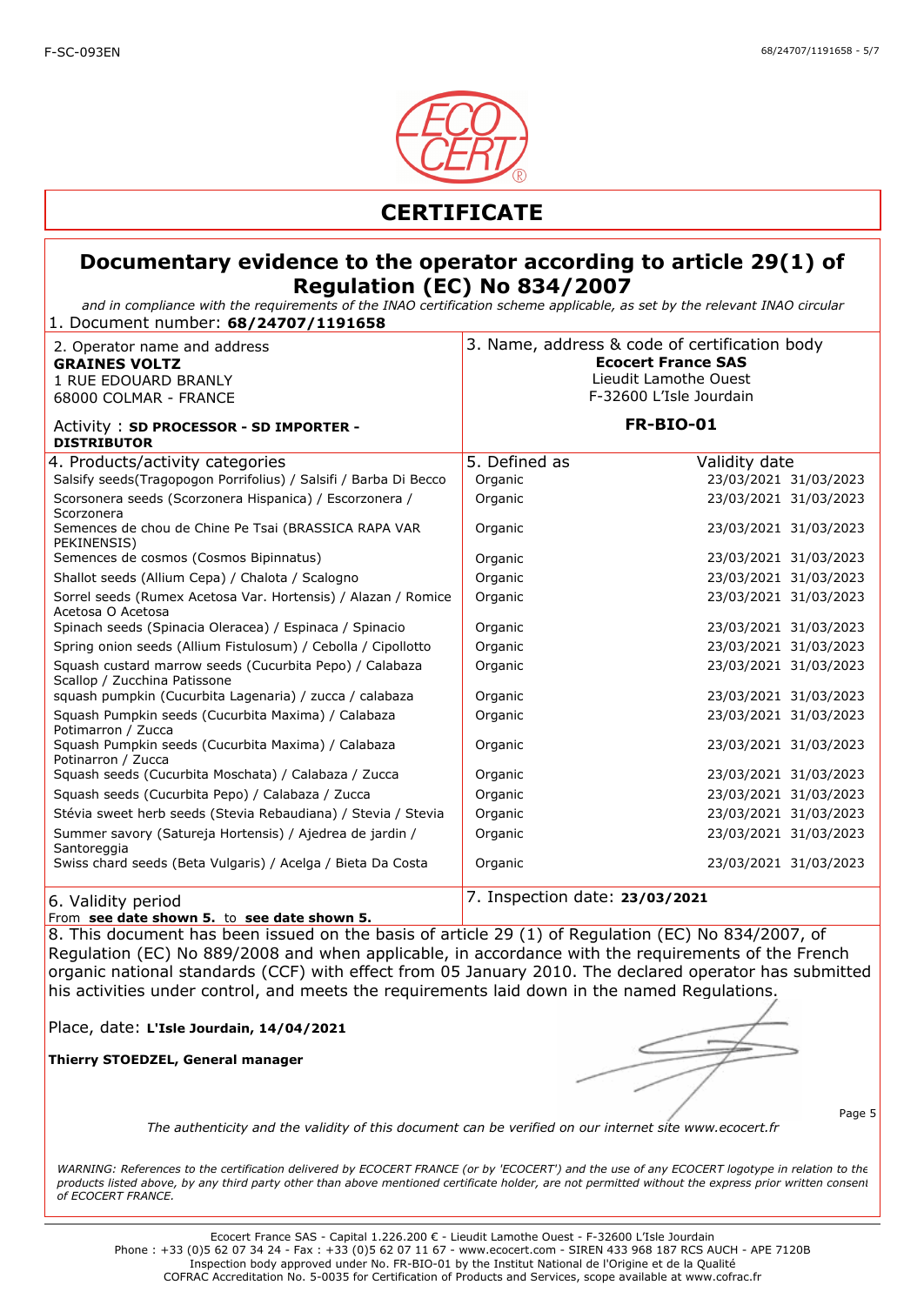

*and in compliance with the requirements of the INAO certification scheme applicable, as set by the relevant INAO circular* 1. Document number: **68/24707/1191658**

| 2. Operator name and address<br><b>GRAINES VOLTZ</b><br>1 RUE EDOUARD BRANLY<br>68000 COLMAR - FRANCE | 3. Name, address & code of certification body | <b>Ecocert France SAS</b><br>Lieudit Lamothe Ouest<br>F-32600 L'Isle Jourdain |
|-------------------------------------------------------------------------------------------------------|-----------------------------------------------|-------------------------------------------------------------------------------|
| Activity: SD PROCESSOR - SD IMPORTER -<br><b>DISTRIBUTOR</b>                                          |                                               | <b>FR-BIO-01</b>                                                              |
| 4. Products/activity categories                                                                       | 5. Defined as                                 | Validity date                                                                 |
| tagete lucida / tagete lucida / tagete lucida                                                         | Organic                                       | 23/03/2021 31/03/2023                                                         |
| Tagetes Patula / Tagetes patula / Tagete patula                                                       | Organic                                       | 23/03/2021 31/03/2023                                                         |
| Tansy seeds (Tanacetum Vulgare) / Tanacetum / Tanaceto O<br>Erba Amara                                | Organic                                       | 23/03/2021 31/03/2023                                                         |
| tarragon (Artemisia dracunculus) / dragoncello / estragon                                             | Organic                                       | 23/03/2021 31/03/2023                                                         |
| Tatsoi seeds (Brassica Rapa Var Chinensis) / Tatsoi / Tatsoi                                          | Organic                                       | 23/03/2021 31/03/2023                                                         |
| Thyme seeds (Thymus Vulgaris) / Tomillo / Timo                                                        | Organic                                       | 23/03/2021 31/03/2023                                                         |
| Tomato seeds (Solanum Lycopersicum) Tomate / Pomodoro                                                 | Organic                                       | 23/03/2021 31/03/2023                                                         |
| Turnip cabbage seeds (Brassica Napus) / Colinabo / Rutabaga O<br>Navone                               | Organic                                       | 23/03/2021 31/03/2023                                                         |
| Turnip seeds (Brassica Rapa) / Nabo / Rapa                                                            | Organic                                       | 23/03/2021 31/03/2023                                                         |
| Turnip Tops Cima Di Rapa seeds (BRASSICA RAPA) / Grelos /<br>Cima di Rapa                             | Organic                                       | 23/03/2021 31/03/2023                                                         |
| Viola seeds (Viola Cornuta) / Violeta / Viola Cornuta                                                 | Organic                                       | 23/03/2021 31/03/2023                                                         |
| Watermelon seeds (Citrullus Lanatus) / Sandia / Anguria                                               | Organic                                       | 23/03/2021 31/03/2023                                                         |
| White cabbage (Brassica Oleracea) / Col / Cavolo Cappuccio<br><b>Bianco</b>                           | Organic                                       | 23/03/2021 31/03/2023                                                         |
| Wild chicory seeds (Cichorium Intybus) / Radicchio / Cicoria<br>Cespo O Raddichio                     | Organic                                       | 23/03/2021 31/03/2023                                                         |
| winter savory (Satureja montana) / santoreggia / ajedrea                                              | Organic                                       | 23/03/2021 31/03/2023                                                         |
| Zucchini (Cucurbita Pepo) / Calabacin / Zucchina                                                      | Organic                                       | 23/03/2021 31/03/2023                                                         |
| <b>Distributor</b>                                                                                    |                                               |                                                                               |
| Beeries seedlings                                                                                     | Organic                                       | 23/03/2021 31/03/2023                                                         |
| 6. Validity period                                                                                    | 7. Inspection date: 23/03/2021                |                                                                               |

From **see date shown 5.** to **see date shown 5.** 

8. This document has been issued on the basis of article 29 (1) of Regulation (EC) No 834/2007, of Regulation (EC) No 889/2008 and when applicable, in accordance with the requirements of the French organic national standards (CCF) with effect from 05 January 2010. The declared operator has submitted his activities under control, and meets the requirements laid down in the named Regulations.

Place, date: **L'Isle Jourdain, 14/04/2021**

**Thierry STOEDZEL, General manager**

Page 6

*The authenticity and the validity of this document can be verified on our internet site www.ecocert.fr*